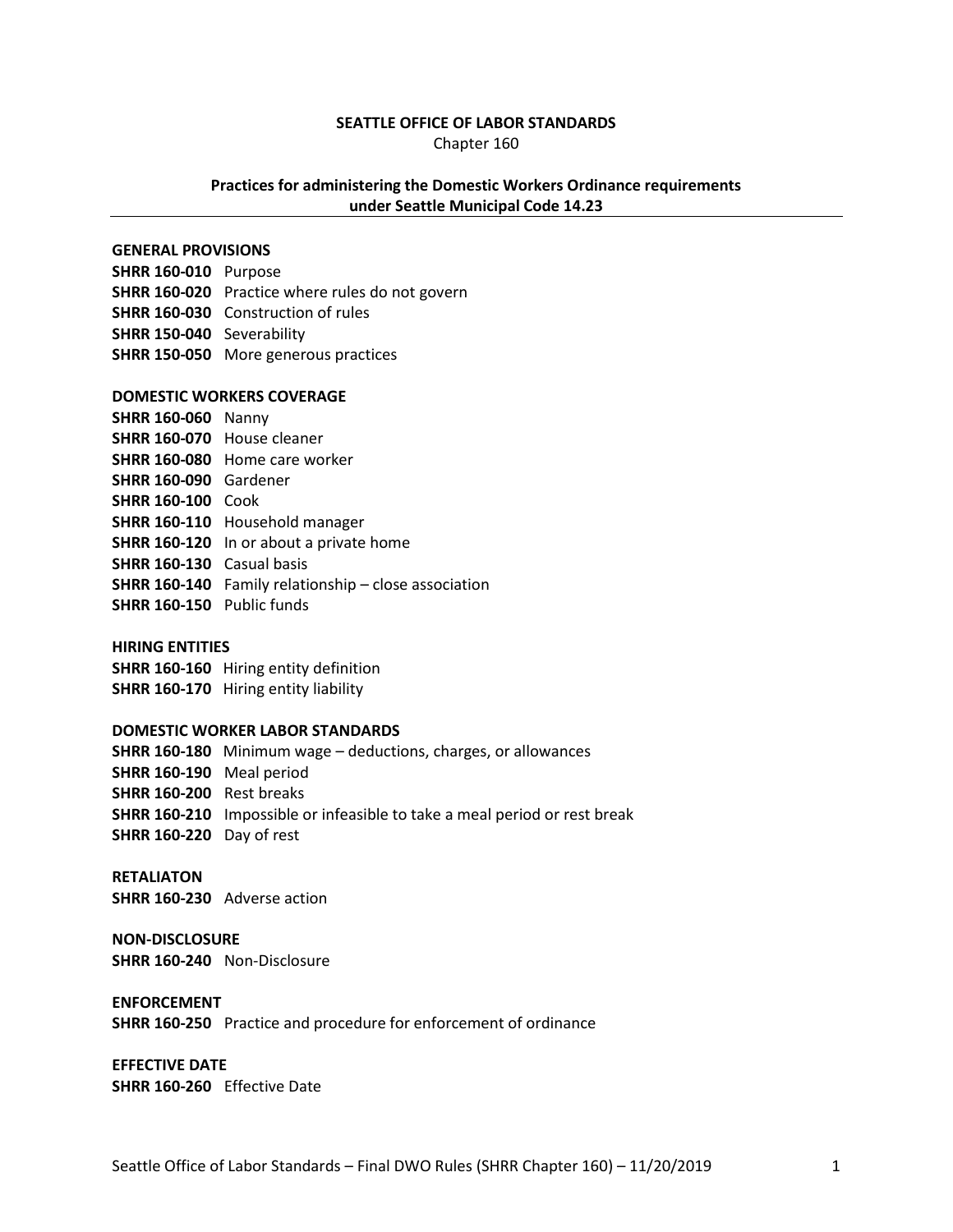### **GENERAL PROVISIONS**

### **SHRR 160-010 Purpose**

These Rules govern the practices of the Seattle Office of Labor Standards in administering the requirements of the Domestic Workers Ordinance under Seattle Municipal Code (SMC) 14.23 (the "Domestic Workers Ordinance").

# **SHRR 160-020 Practice where rules do not govern**

If a matter arises in administering the Domestic Workers Ordinance that is not specifically covered by these Rules, the Director of the Seattle Office of Labor Standards shall specify the practices to be followed.

# **SHRR 160-030 Construction of rules**

These Rules shall be liberally construed to permit the Seattle Office of Labor Standards to accomplish its administrative duties in implementing the Domestic Workers Ordinance, including providing technical assistance, determining if a violation has occurred, and proscribing penalties and remedies.

### **SHRR 160-040 Severability**

These Rules are declared to be separate and severable. If any clause, sentence, paragraph, subdivision, section, subsection, or portion of these rules or the application thereof to any hiring entity, worker, or circumstance, is held to be invalid, it shall not affect the validity of the remainder of these rules, or the validity of the application of the rules to other persons or circumstances.

### **SHRR 160-050 More generous practices**

Nothing shall be construed as discouraging or prohibiting an employer or hiring entity from adopting or retaining practices that provide more generous domestic worker labor standards than the protections established by SMC 14.23.

### **DOMESTIC WORKERS - DEFINITIONS**

### **SHRR 160-060 Nanny**

A nanny is someone who provides care and protection, during any part of the 24-hour day, to infants and children under the age of 18 in or about a private home.

### **SHRR 160-070 House cleaner**

A house cleaner is someone who provides cleaning services for an individual or household in or about a private home.

### **SHRR 160-080 Home care worker**

- 1. **In general.** Home care workers are those who, in or about a private home, provide personal care services to people who have functional disabilities, or those are ill, elderly, or otherwise vulnerable, helping them perform "activities of daily living." In addition to helping with activities of daily living, home care workers might also assist with "instrumental activities of daily living." Home care workers include, but are not limited to, those certified by the State Department of Health under RCW 18.88B.
	- a. "Activities of daily living" means self-care abilities related to personal care including, but not limited to, bathing, body care, bed mobility, eating, locomotion, medication assistance, use of the toilet, personal hygiene, dressing, and transfer.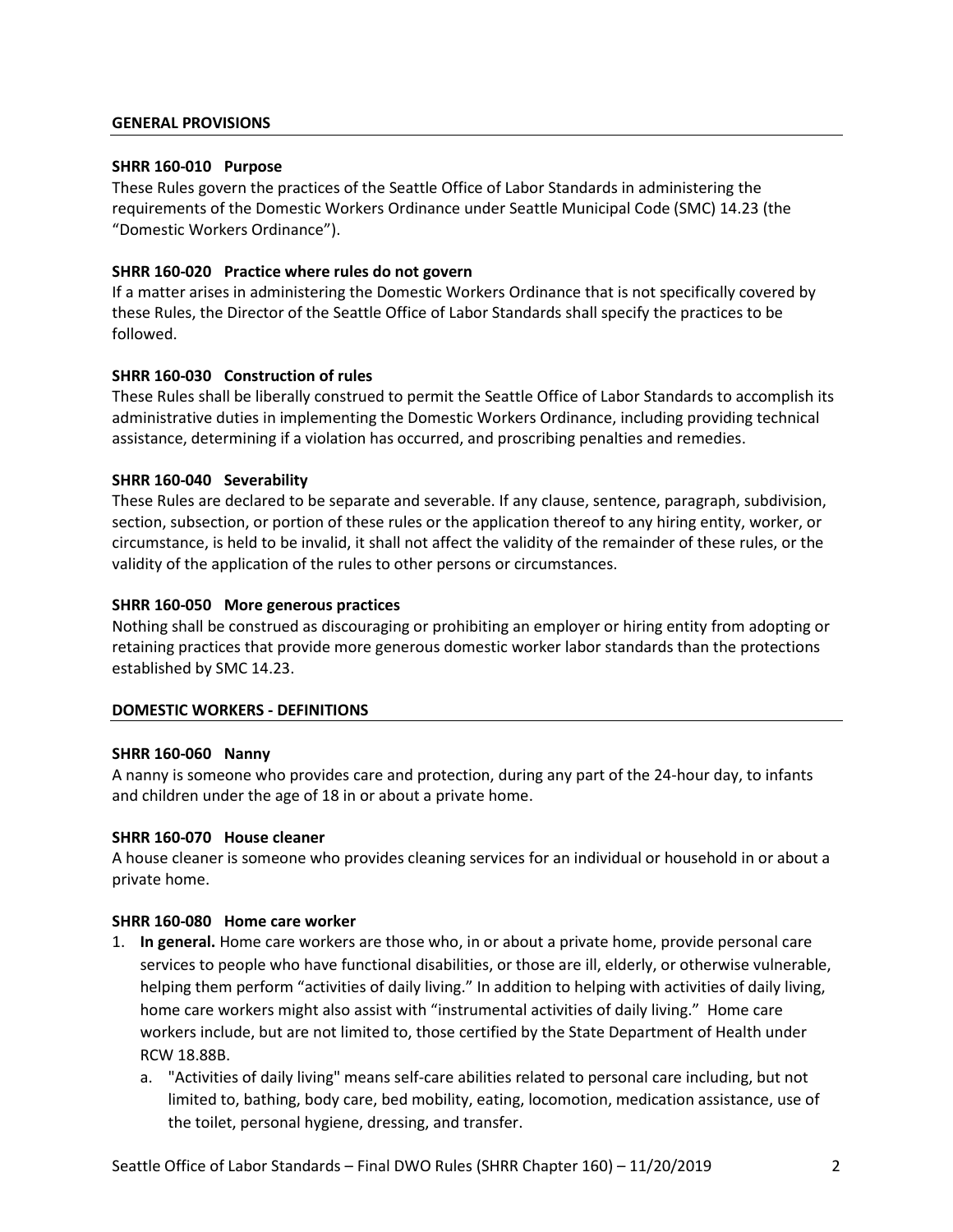b. "Instrumental activities of daily living" means routine activities performed in the home or the community including, but not limited to, meal preparation, shopping, house cleaning, laundry, maintaining employment, travel to medical services, use of the telephone, and management of personal finances.

# **SHRR 160-090 Gardener**

A gardener is someone who provides landscape care or maintenance services for the garden, yard or grounds in or about a private home, for an individual or household.

# **SHRR 160-100 Cook**

A cook is a worker who prepares food for eating for an individual or household in or about a private home. Cooks may also be referred to as private chefs.

### **SHRR 160-110 Household manager**

A household manager manages the daily operation of a private home, including planning, organizing, and coordinating events, managing household calendars and schedules, arranging appointments, scheduling and supervising home maintenance projects, running errands, paying household bills, and similar activities.

### **SHRR 160-120 In or about a private home**

- 1. **Private home.** A private home is a separate and distinct dwelling occupied by an individual or household. An apartment house, condominium, or hotel may constitute a private home. A temporary dwelling constitutes a private home. Temporary dwellings include, but are not limited to, hotels, vacation homes, and short-term rentals.
- 2. **In or about a private home.** Domestic services performed "in or about a private home" encompasses work at the dwelling, as well as work outside the dwelling that is related to the provision of domestic services. Examples include, but are not limited to, taking a child to a playground, running errands, picking up groceries, and driving a client to a doctor's appointment.

### **SHRR 160-130 Casual Basis**

- 1. **In general.** Seattle Municipal Code 14.23.010 sets out the two-part test to determine whether a worker is excluded from coverage because the worker is working on a casual basis. A worker is engaged in casual work when that work is: 1) irregular, uncertain, or incidental in nature and duration, and 2) different in nature from the type of paid work in which the worker is customarily engaged. Whether a worker is working on a casual basis depends on a totality of circumstances.
- 2. **Irregular, uncertain, or incidental**. The irregular, uncertain, or incidental nature of the work will be determined on a case-by-case basis by looking at the scope, duration, and continuity of work engaged by the worker.
- 3. **Customarily Engaged in Domestic Work – Presumption.** It shall be presumed that a worker is "customarily engaged" in the type of domestic work for which they are being paid, unless the worker voluntarily discloses otherwise to a hiring entity. A voluntary disclosure means that the worker has not been pressured, manipulated, or coerced into asserting that their work is different in nature from the type of paid work in which they are customarily engaged.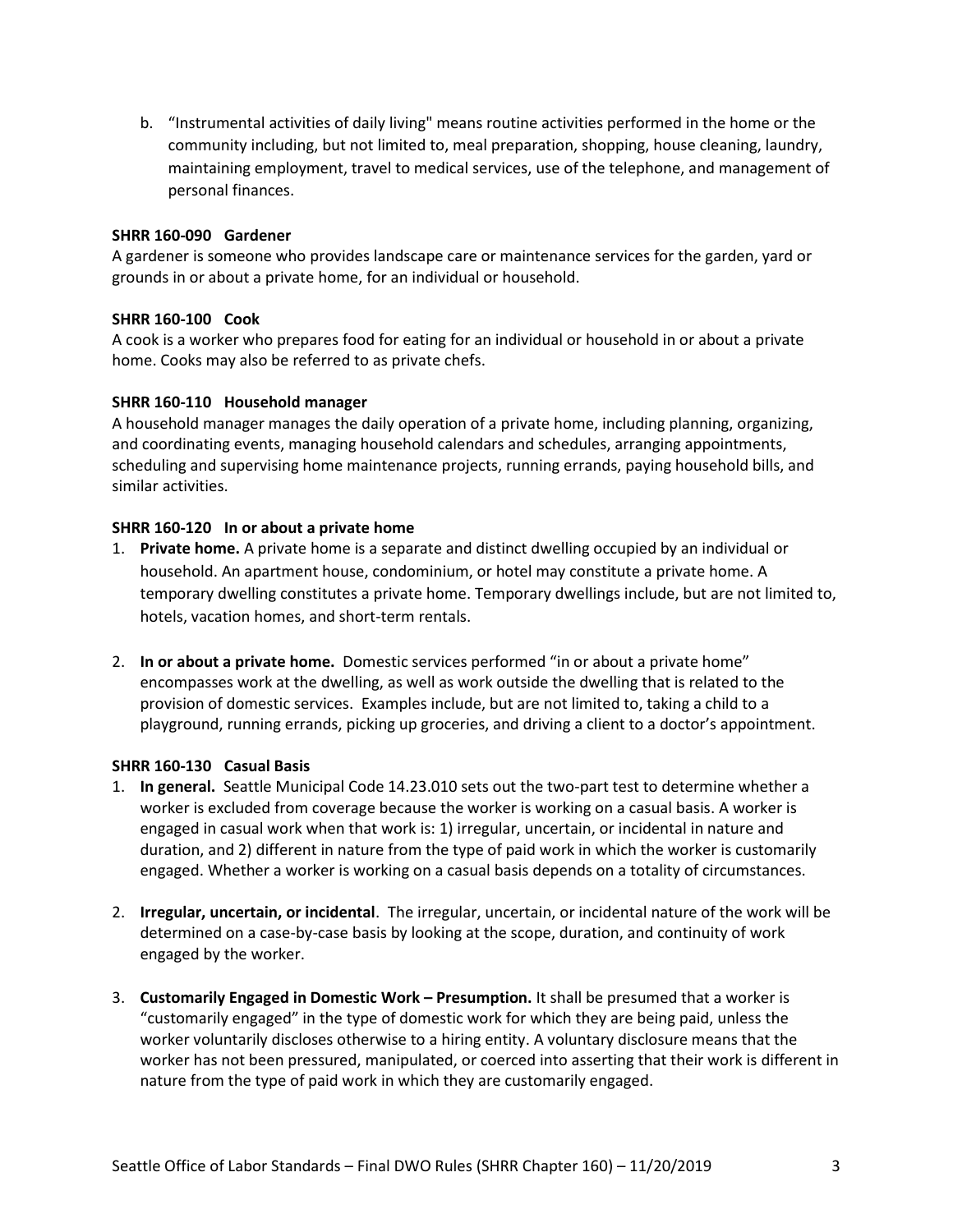# **SHRR 160-140 Family relationship – close association**

- 1. **In general.** A domestic worker whose close association with the hiring entity is substantially similar in nature to a family relationship is exempt from coverage under Seattle Municipal Code 14.23.
- 2. **Presumption.** It shall be presumed that a domestic worker does not have a close association with a hiring entity that is substantially similar in nature to a family relationship, unless otherwise demonstrated.
- 3. **Close association.** Whether a close association is "substantially similar in nature to a family relationship" depends on the totality of the circumstances and can be determined by factors like:
	- a. A demonstrated association that pre-exists a work arrangement; or
	- b. The worker's knowing and voluntary assertion of such an association.
		- i. **Knowing assertion**. A knowing assertion means that the worker has been informed of the potential consequences of asserting a close association that is substantially similar in nature to a family relationship and in a language that the worker is most comfortable using.
		- ii. **Voluntary assertion**. A voluntary assertion means that the worker has not been pressured, manipulated, or coerced into asserting a close association that is substantially similar in nature to a family relationship.

# **SHRR 160-150 Public Funds**

- 1. **Definition**. Public funds mean payments provided by local, state, and federal governments including, but not limited to, Medicare, Medicaid, the Older Americans Act, and the Veterans Administration.
- 2. **Complete public funding.** Home care work paid in full through local, state or federal funds is not covered under the ordinance.
- 3. **Partial public funding.** If a worker is compensated through both public and private funds, the portion of their work compensated by private funds is covered.

# **HIRING ENTITIES**

# **SHRR 160-160 Hiring entity definition**

- 1. **In general.** As established in SMC 14.23.010, a "hiring entity" means any individual, partnership, association, corporation, business trust, or any entity, person, or group of persons that pays a wage or pays for the services of a domestic worker. It includes any such entity or person acting directly or indirectly in the interest of a hiring entity in relation to the domestic worker.
- 2. **Acting directly or indirectly in the interest of a hiring entity in relation to the domestic worker.** An entity shall be considered to be acting in the interest of another hiring entity depending on the facts of a particular case. Examples of an entity acting in the interest of a hiring entity include, but are not limited to:
	- a. Having the power to determine the amount that hiring entities pay for domestic services;
	- b. Having the power to determine the amount that domestic workers receive for services provided;
	- c. Having the power to facilitate or terminate the domestic worker's relationship with the hiring entity, including the addition, removal, or promotion of the worker on an online platform; or
	- d. Engaging a subcontractor to perform all or part of the agreed upon services.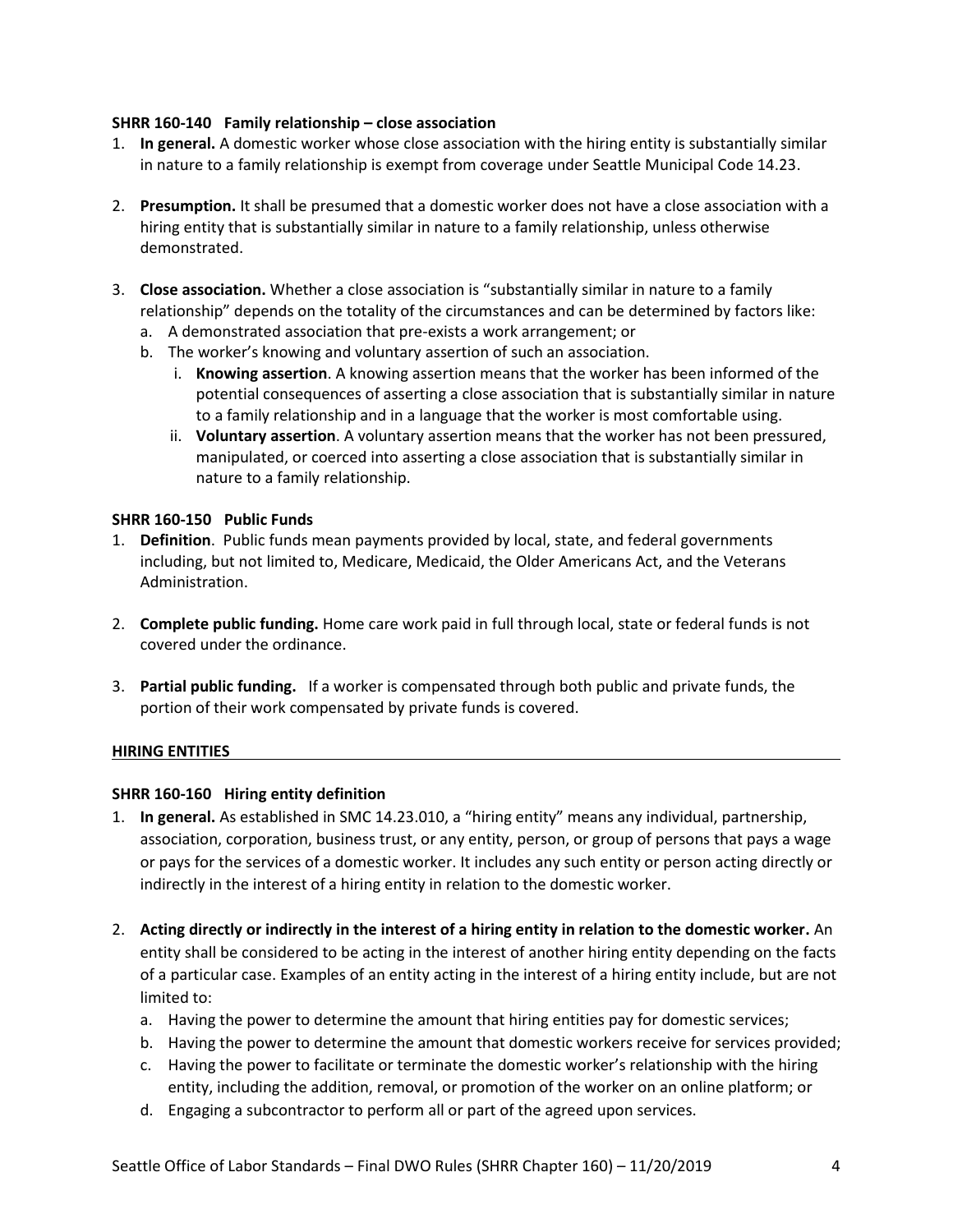# **SHRR 160-170 Hiring entity liability**

- 1. **Joint and several liability if multiple hiring entities.** If the facts establish that a worker is engaged by two or more hiring entities for the same work assignment, all joint hiring entities are responsible, both individually and jointly, for compliance with all of the applicable provisions of the ordinance with respect to the entirety of the assigned work, except when an individual or household contracts with a separate hiring entity that employs the domestic worker(s) to provide domestic services.
- 2. **When an individual or household contracts with a separate hiring entity that employs the domestic worker(s) to provide domestic services**. As established in SMC 14.23.010, when an individual or household contracts with a separate hiring entity that employs the domestic worker(s) to provide domestic services, the separate hiring entity is solely liable for violations of SMC 14.23 unless the individual or household interferes with the rights established for domestic worker(s) in SMC 14.23.
- 3. **Interference.** An individual or household shall have interfered with the rights of a domestic worker, for the purpose of determining liability under Chapter 14.23, if the individual or household engages in any of the following:
	- a. The individual or household expressly denies or interrupts a worker from receiving any of the protections provided under Chapter 14.23, including the right to minimum wage, meal periods, or rest breaks;
	- b. The individual or household impedes or discourages a worker from exercising their rights or coerces a worker into not exercising their rights. This determination shall be made based on the totality of the circumstances, including, but not limited to:
		- i. Assigning a workload that would not reasonably be expected to be completed in the given timeframe, without skipping the meal period or break;
		- ii. Indicating an expectation that the worker must work through a meal period, break, or day of rest; and
		- iii. Surveilling or monitoring the worker while they are on break, such that the worker does not reasonably feel free to make personal choices as to how they spend their time; or
	- c. The individual or household has direct knowledge that the worker is not receiving their rights under Chapter 14.23 and engages in an action or communication with the hiring entity that initiates or perpetuates such practice.
- 4. **Employers subject to federal, state, and municipal laws.** A hiring entity who is an employer remains bound by the obligations imposed by local, state, and federal laws.

# **DOMESTIC WORKERS LABOR STANDARDS**

# **SHRR 160-180 Minimum Wage – deductions, charges, or allowances**

- 1. **In general.** A hiring entity may deduct from wages when the worker expressly authorizes the deduction in writing and in advance for a lawful purpose for "the benefit of the worker." These deductions may reduce the worker's gross wages below the Seattle minimum wage.
- 2. **Written authorization of deductions**. To be a valid deduction, the written authorization of deductions must:
	- a. Be written in the language(s) that the worker and the hiring entity are most comfortable using;
	- b. Clearly and simply state that the worker authorizes a deduction from their wages;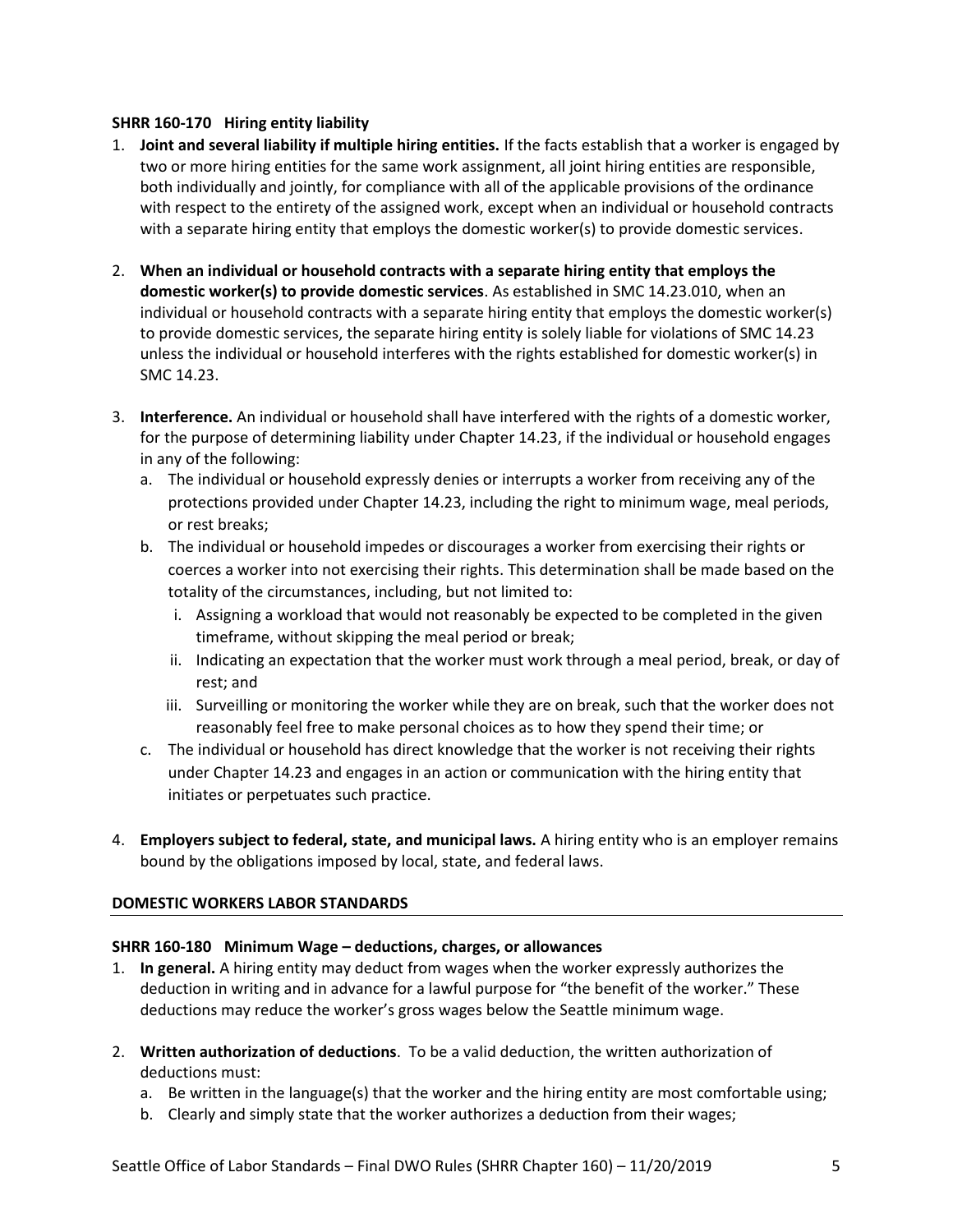- c. Clearly and simply state the amount and nature of the deduction;
- d. State the effective date(s) of the deduction;
- e. State that the worker may rescind their authorization at a future date in writing; and
- f. Be signed by the worker.
- **3.** Lodging deduction. [Reserved.]

# **SHRR 160-190 Meal period**

- 1. **Definition.** A meal period is 30-minutes of uninterrupted time when a worker is completely relieved from work duties. The worker must be allowed to rest, eat and drink, make personal telephone calls, attend to personal business, or make other personal choices as to how they spend their time during their meal period.
- 2. **Timing of meal period.** The 30-minute meal period must be provided between the second and fifth working hour. If the meal period is not received by the fifth hour, it will be considered a missed meal period.
- 3. **Uninterrupted**. Uninterrupted means the worker is completely relieved of work duties and is not required to perform any tasks for a consecutive 30 minutes. Shorter periods may not be combined to make up a 30-minute meal period. If a meal period is interrupted, the meal period resets until the worker can take a consecutive 30-minute meal period.
- 4. **Completely relieved of work duties**. A worker shall not be deemed completely relieved of work duties if:
	- a. The worker was required to engage in physical work or mental vigilance during the meal period;
	- b. The worker was required to engage in discussion related to a work task; or
	- c. The worker was being surveilled and monitored while on their meal period, such that the worker did not reasonably feel free to make personal choices as to how they spent their time.

# 5. **Payment for meal periods.**

- a. **In general**. Except as provided in SHRR 160-XXX(6)(b) and SMC 14.23.020(B), meal periods shall be unpaid and not considered hours worked.
- b. **Paid Meal Periods**. Meal periods shall be paid and considered hours worked if the hiring entity requires the worker to remain at the prescribed work site, on-call, and ready to return to work when called. Paid meal periods must also meet all other factors for a meal period as provided in SHRR 160-190(1)–(5).

# 6. **Waiver of unpaid meal period permissible**.

- a. **In general.** A worker may waive an unpaid meal period owed under Seattle Municipal Code 14.23.020(B)(1) if the worker does so knowingly and voluntarily, and for the worker's benefit. A waiver shall be considered void if it was not knowing and voluntary.
- b. **Knowing and voluntary.** 
	- i. **Knowing**. To be a knowing waiver, the worker must be informed of the rights that they are waiving in the language that the worker is most comfortable using, the effective date(s) of the waiver, the consequences of waiving, and the right to rescind a waiver at any time.
	- ii. **Voluntary**. To be a voluntary waiver, the worker must not have been pressured, manipulated, or coerced into waiving by the hiring entity.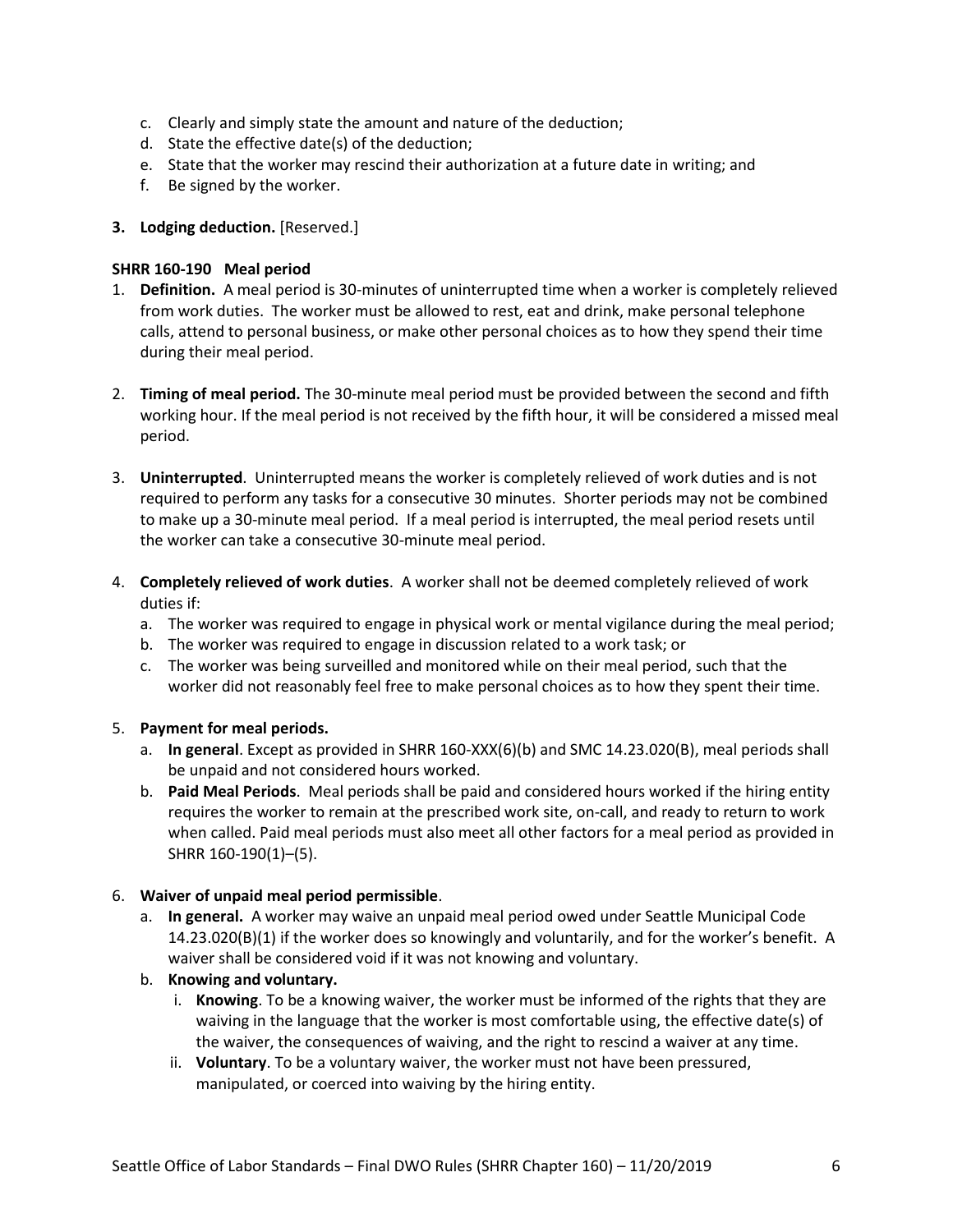- iii. **Written Wavier**. A written and signed waiver that meets the conditions above may be produced as evidence that the waiver was knowing and voluntary.
- 7. **Waiver of meal period – where impermissible.** A worker may not waive a meal period if they are entitled to be paid for that meal period.
- 8. **Duty to ensure a meal period.** Hiring entities have a duty to ensure that workers under their charge take their meal periods, unless the meal periods are waived. Hiring entities are encouraged to develop a written meal period policy and schedule to help ensure that their workers can take their meal periods, and to provide a mechanism to confirm whether meal periods generally will be unpaid, paid, "impossible or infeasible," or waived, in compliance with SMC 14.23.020 and SHRR Chapter 160, during the course of the work assignment.

### **SHRR 160-200 Rest breaks**

- 1. **Definition.** A rest break is 10-minutes of uninterrupted time when a worker is completely relieved from work duties. The worker may stop work duties, exertions, or activities for personal rest and relaxation.
- 2. **Timing of Rest Break.** The 10-minute rest break must be provided no later than the end of the third working hour of a four-hour period of work. If the rest break is not had by the end of third hour, it will be considered a missed rest break.
- 3. **Location of break.** A hiring entity may require a worker to remain at the worksite during a rest break.
- 4. **Uninterrupted**. Uninterrupted means the worker is completely relieved of work duties and is not required to perform any tasks for a consecutive 10 minutes. Shorter periods may not be combined to make up a 10-minute rest break. If a rest break is interrupted, the rest break resets until the worker can take a consecutive 10-minute rest break.
- 5. **Completely relieved of work duties**. A worker shall not be deemed completely relieved of work duties if:
	- a. The worker was required to engage in physical work or mental vigilance during the rest break;
	- b. The worker was required to engage in discussion related to a work task; or
	- c. The worker was being surveilled and monitored while on their rest break, such that the worker did not reasonably feel free to make personal choices as to how they spent their time.
- 6. **Payment for Rest breaks.** Rest breaks are considered hours worked and a hiring entity must pay for a worker's time while on a rest break.
- 7. **Waiver of rest break impermissible.** A worker may not waive a rest break owed under Seattle Municipal Code 14.23.020(B)(1).
- 8. **Duty to ensure a rest break.** Hiring entities have a duty to ensure that workers under their charge take their rest breaks. Hiring entities are encouraged to develop a written rest break policy and schedule to help ensure that their workers can take rest breaks.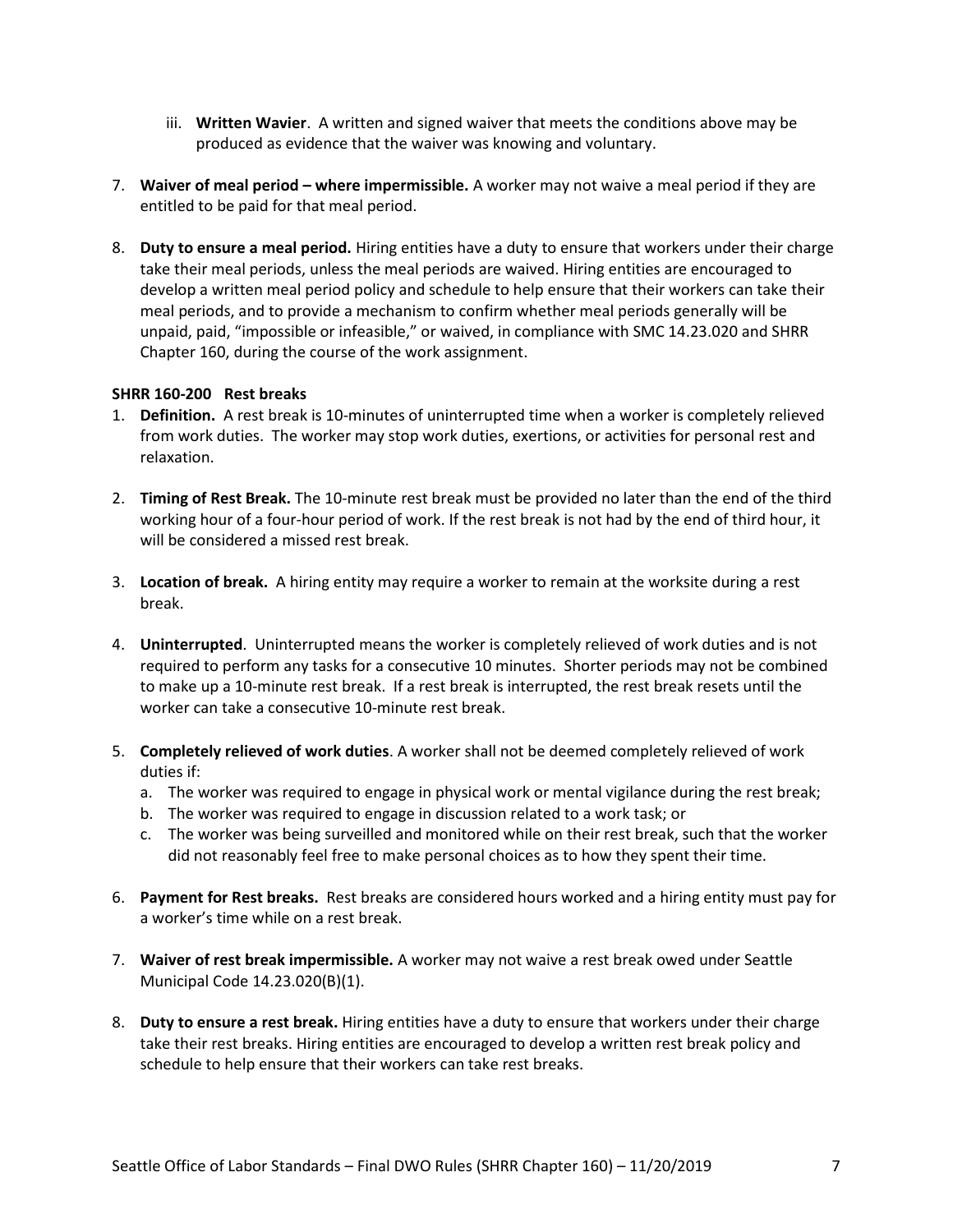# **SHRR 160-210 Impossible or infeasible to take a meal period or rest break**

- 1. **In general.** As established in SMC 14.23.020, if the domestic worker's work responsibilities make it impossible or infeasible to take a meal period or rest break, the hiring entity shall provide additional compensation for the missed meal period or rest break.
- 2. **Impossible or infeasible meal periods and rest breaks.** It shall be considered impossible or infeasible for a domestic worker to take a meal period or rest break when:
	- a. The nature of the work does not permit a meal or rest break without endangering the health and safety of those under a worker's care; or
	- b. There are otherwise compelling circumstances that would have been unforeseen by the hiring entity at the time the work responsibilities were assigned.
- 3. **Additional payment for missed meal period**. If a domestic worker's work responsibilities make it impossible or infeasible to take a meal period, a hiring entity must compensate the worker for the missed meal period, as well as an additional 30 minutes of pay. These additional 30 minutes shall be considered hours worked. A hiring entity must provide this additional payment at the same time as when payment for that day or shift was due to the domestic worker.
- 4. **Additional payment for missed rest break**. If a domestic worker's work responsibilities make it impossible or infeasible to take a rest break, a hiring entity must compensate the worker for an additional 10 minutes' of pay for each missed rest break. These additional 10 minutes shall be considered hours worked. A hiring entity must provide this additional payment at the same time as when payment for that day or shift was due to the domestic worker.

### **SHRR 160-220 Day of rest**

- 1. **In general.** No domestic worker who resides or sleeps at a place of employment shall be required to work more than six consecutive days for the same hiring entity without an unpaid, 24-hour period of consecutive rest.
- 2. **Period of consecutive rest.** A 24-hour period of consecutive rest means that the worker is completely relieved from work duties, not required to remain at the worksite, nor required to return to work if called.
- 3. **Consecutive days of work.** For purposes of determining the number of consecutive days worked by a worker, any amount of work in a 24-hour period qualifies as a day of work.

# 4. **Waiver of day of rest permissible.**

- a. **In general.** A worker may waive a day of rest owed under Seattle Municipal Code 14.23.020(B)(3) if the worker does so knowingly and voluntarily. A waiver shall be considered void if it was not knowing and voluntary.
- b. **Knowing and voluntary.** 
	- i. **Knowing**. To be a knowing waiver, the worker must be informed of the rights that they are waiving in the language that the worker is most comfortable using, the effective date(s) of the waiver, the consequences of waiving, and the right to rescind a waiver at any time.
	- ii. **Voluntary**. To be a voluntary waiver, the worker must not have been pressured, manipulated, or coerced into waiving by the hiring entity.
	- iii. **Written Wavier**. A written and signed waiver that meets the conditions above may be produced as evidence that the waiver was knowing and voluntary.